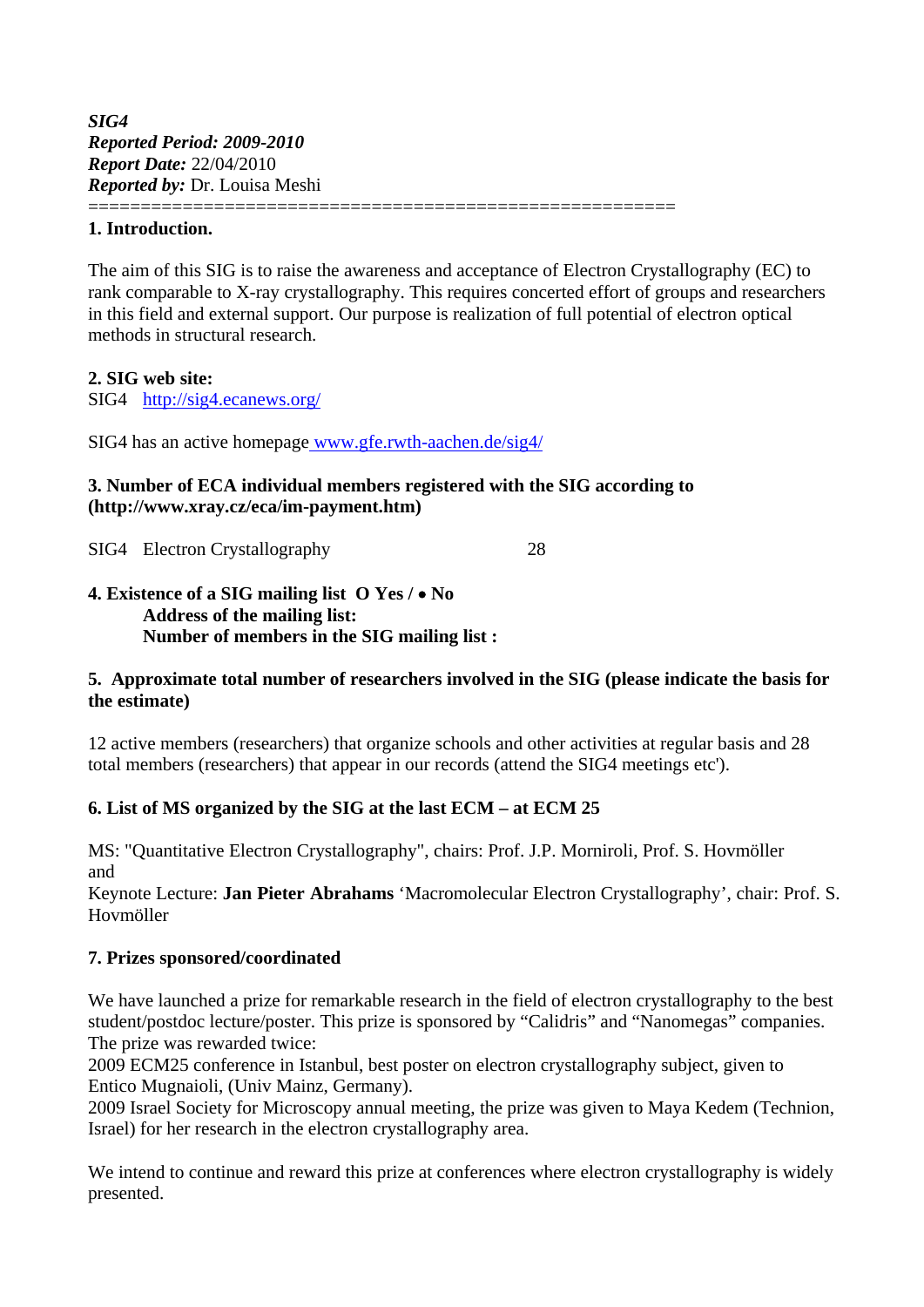## **8. Past Activities other than Microsymposia at ECM**

Title: Electron Crystallography school

Number of Participants: 40

Level of involvement of SIG in the activity:

- ECA Individual Members registered with the SIG involved in the organizing committee
- ECA Individual Members registered with the SIG involved as lecturers
- O endorsed (SIG logo on the web page/leaflets)

Sponsored by ECA?

 $OYes/ \bullet No$ 

Other Sponsors/Organizers: organizers Prof. Xiaodong Zou and Prof. Sven Hovmoller Short Description: (50 words max.)

A 4-day school on Electron Crystallography was organized in KAUST, Saudi Arabia on January17- 20, 2010. 40 students attended the school were all from KAUST.

Title: Workshop on Electron Crystallography in Materials Science

Number of Participants: 20

Level of involvement of SIG in the activity:

ECA Individual Members registered with the SIG involved in the organizing committee

ECA Individual Members registered with the SIG involved as lecturers

O endorsed (SIG logo on the web page/leaflets)

Sponsored by ECA?

OYes/ • No

Other Sponsors/Organizers: organizers Prof. Peter Moeck, Dr. Stavros Nicolopouos and Prof. Sven Hovmoller

Short Description: (50 words max.)

The workshop was organized during the Materials Research Society (MRS) spring meeting in San Francisco, April 2009

Title: School on Electron Precession (August, 2009)

Number of Participants: 27

Level of involvement of SIG in the activity:

- ECA Individual Members registered with the SIG involved in the organizing committee
- ECA Individual Members registered with the SIG involved as lecturers

O endorsed (SIG logo on the web page/leaflets)

Sponsored by ECA?

 $OYes/ \bullet No$ 

Other Sponsors/Organizers: organizer Prof. J.P. Morniroli (scientific director) Short Description: (50 words max.)

 Schools homepage: [http://lspes.univ-lille1.fr/formation\\_electron\\_precession.](http://lspes.univ-lille1.fr/formation_electron_precession.) Scope of the school is structure determination using electron crystallography methods.

Title: Summer School on Diffraction-based Structure Analysis in the TEM (September, 2009) Number of Participants: 26

Level of involvement of SIG in the activity:

ECA Individual Members registered with the SIG involved in the organizing committee

ECA Individual Members registered with the SIG involved as lecturers

O endorsed (SIG logo on the web page/leaflets)

Sponsored by ECA?

OYes/ • No